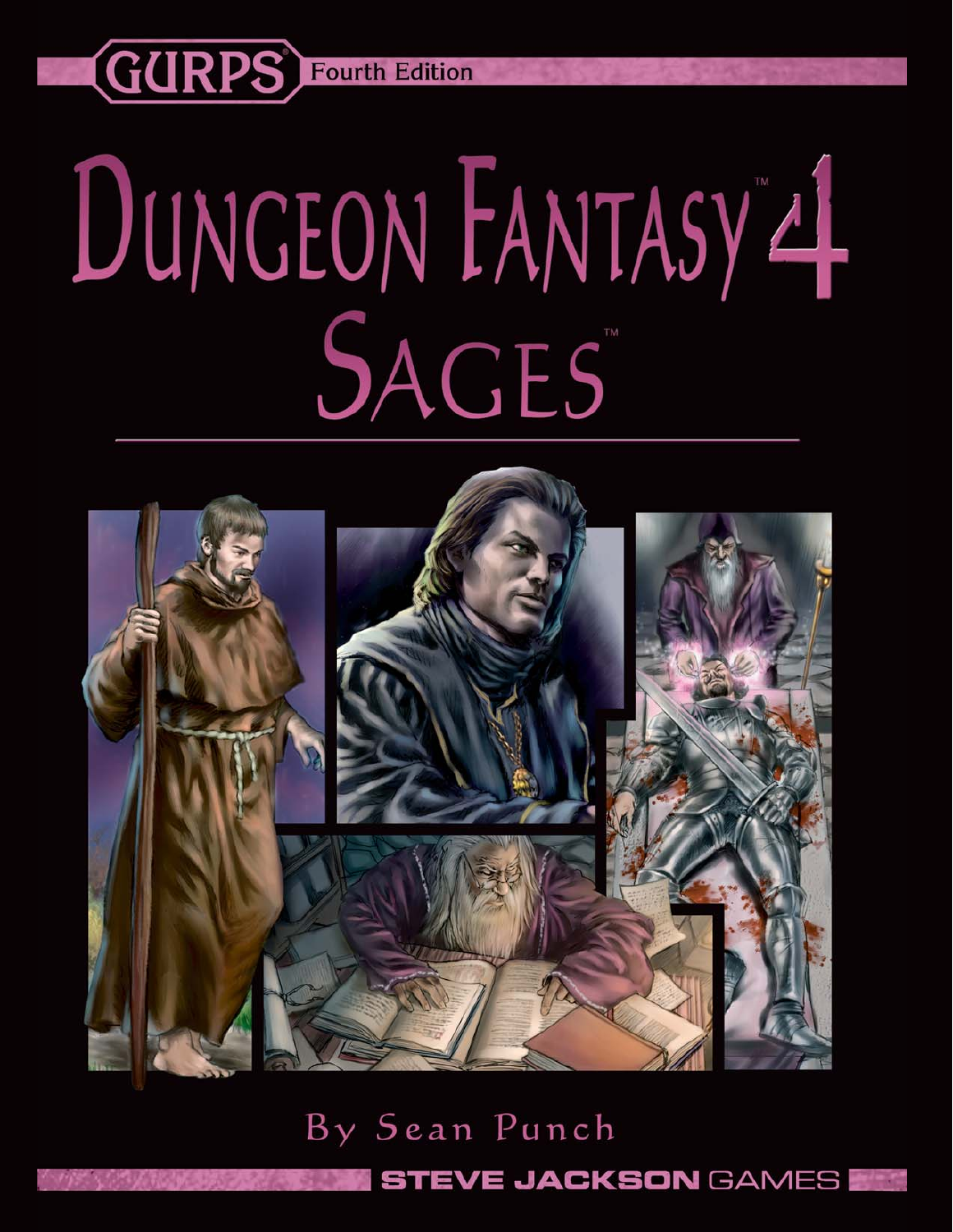# THE BRAINS OF THE OUTFIT

**Some brave souls seek enlightenment in the darkest dungeons. In a hack-n-slash world, most end up skewered, barbecued, and eaten – but occasionally, knowledge truly does prove to be power.**

*GURPS Dungeon Fantasy 4: Sages* **lets you roleplay one of the fortunate few who successfully mix reading with bleeding, who put the "wordplay" in swordplay, who . . . you get the idea (you're supposed to be smart!). This learned work gives you:**

- **The artificer, a new profession that adds craft and technology to the party's arsenal – complete with rules for gizmos and gadgeteering in the dungeon.**
- **The scholar, another new archetype, who backs up swords and spells with obscure lore (like where ancient cultures hid their stuff) and who can remember the most surprising things . . . even magic!**
- **Lenses for combining these new templates with the ones in** *Dungeon Fantasy 1: Adventurers***.**
- **Funky new artificer gadgets that any delver can use.**
- **Complete rules for books, maps, and magical scrolls including entirely new types of scrolls that work for anyone.**

**Because not every party has to consist** *entirely* **of illiterate ogre barbarians!**

By **Sean Punch** Cover Art by **Bob Stevlic** Illustrations by **Zach Howard, Ed Northcott, Klaus Scherwinski,** and **Dan Smith**

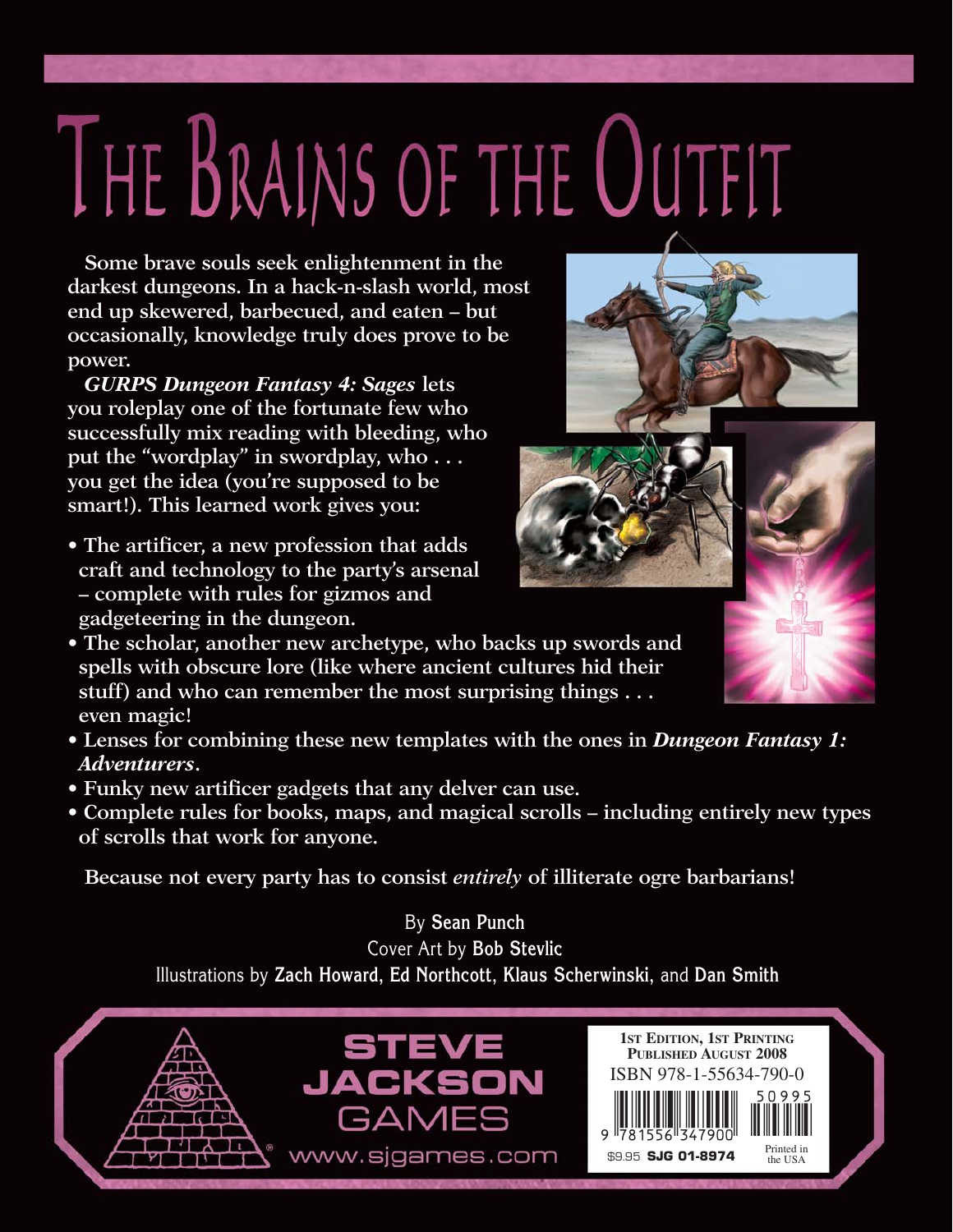



**Written by SEAN PUNCH Cover Art by BOB STEVLIC Illustrated by ZACH HOWARD, ED NORTHCOTT, KLAUS SCHERWINSKI, and DAN SMITH**



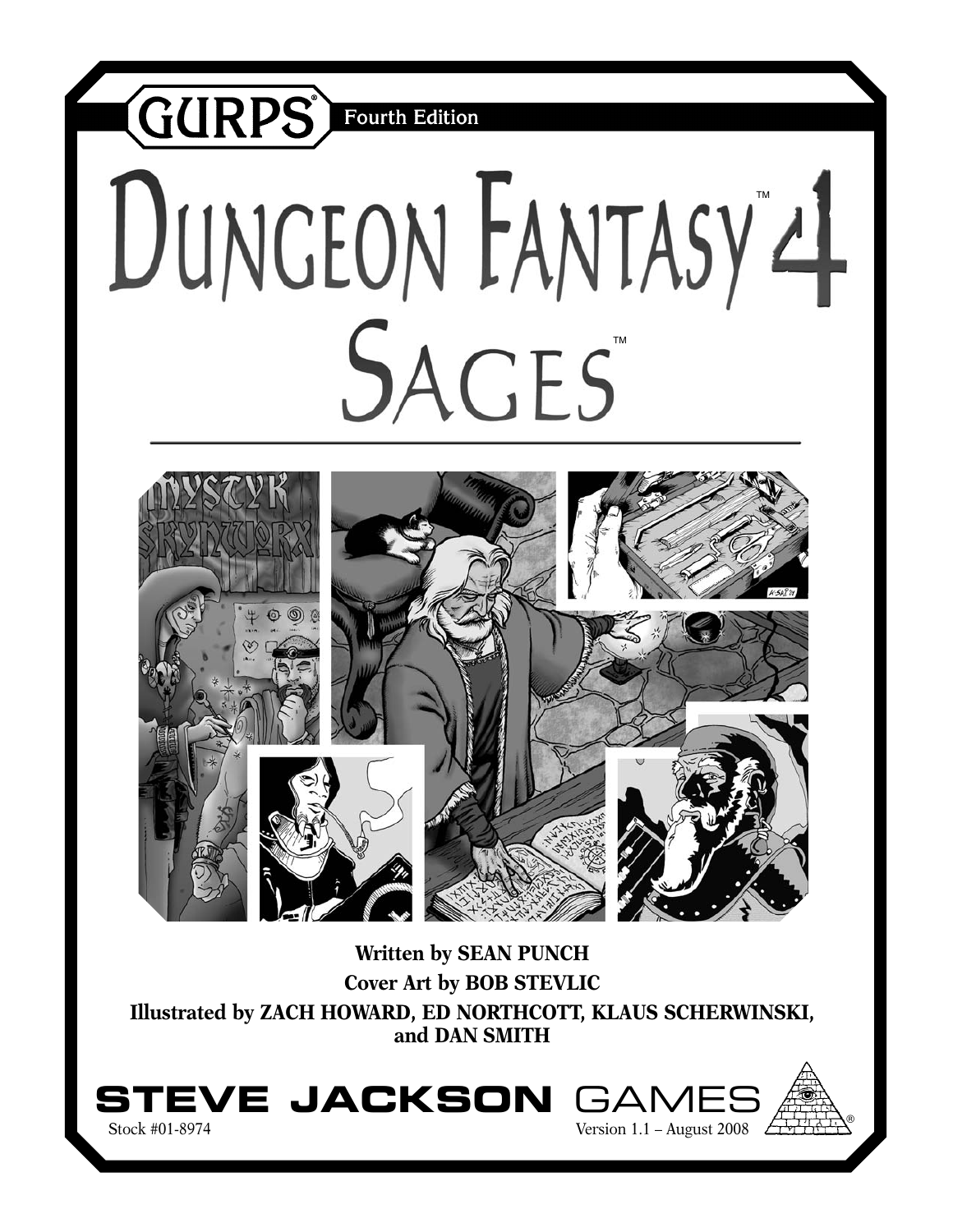# CONTENTS

| Gettin' Funky with the Stylus 16 |  |  |  |  |  |  |  |  |  |  |  |
|----------------------------------|--|--|--|--|--|--|--|--|--|--|--|
|                                  |  |  |  |  |  |  |  |  |  |  |  |

## About *GURPS*

Steve Jackson Games is committed to full support of *GURPS* players. Our address is SJ Games, P.O. Box 18957, Austin, TX 78760. Please include a self-addressed, stamped envelope (SASE) any time you write us! We can also be reached by e-mail: **info@sjgames.com**. Resources include:

*Pyramid* (**www.sjgames.com/pyramid**). Our online magazine includes new *GURPS* rules and articles. It also covers the *d20* system*, Ars Magica, BESM, Call of Cthulhu,* and many more top games – and other Steve Jackson Games releases like *Illuminati, Car Wars, Transhuman Space,* and more. *Pyramid* subscribers also get opportunities to playtest new *GURPS* books!

*New supplements and adventures. GURPS* continues to grow, and we'll be happy to let you know what's new. For a current catalog, send us a legal-sized SASE, or just visit **www.warehouse23.com**.

*e23.* Our e-publishing division offers *GURPS* adventures, play aids, and support not available anywhere else! Just head over to **e23.sjgames.com**.

*Errata.* Everyone makes mistakes, including us – but we do our best to fix our errors. Up-to-date errata sheets for all *GURPS* releases, including this book, are available on our website – see below.

*Internet.* Visit us on the World Wide Web at **www.sjgames.com** for errata, updates, Q&A, and much more. To discuss *GURPS* with SJ Games staff and fellow gamers, come to our forums at **forums.sjgames.com**. The *GURPS Dungeon Fantasy 4: Sages* web page is **www.sjgames.com/gurps/books/dungeonfantasy4**.

*Bibliographies.* Many of our books have extensive bibliographies, and we're putting them online – with links to let you buy the books that interest you! Go to the book's web page and look for the "Bibliography" link.

Rules and statistics in this book are specifically for the *GURPS Basic Set, Fourth Edition.* Page references that begin with B refer to that book, not this one.

*GURPS* System Design ❚ STEVE JACKSON *GURPS* Line Editor ❚ SEAN PUNCH e23 Manager ❚ PAUL CHAPMAN Page Design ∎ PHILIP REED and JUSTIN DE WITT Chief Operating Officer ❚ PHILIP REED

Art Director ❚ WILL SCHOONOVER Production Artists ❚ ALEX FERNANDEZ and PHILIP REED Indexer ❚ THOMAS WEIGEL Prepress Checkers ❚ WILL SCHOONOVER and MONICA STEPHENS Marketing Director ❚ PAUL CHAPMAN Sales Manager ❚ ROSS JEPSON Errata Coordinator ❚ FADE MANLEY *GURPS* FAQ Maintainer ❚ VICKY "MOLOKH" KOLENKO

*Playtesters:* Paul Chapman, Philip Reed, and Thomas Weigel.

*GURPS*, Warehouse 23, and the all-seeing pyramid are registered trademarks of Steve Jackson Games Incorporated. *Dungeon Fantasy, Sages, Pyramid,* and the names of all products published by Steve Jackson Games Incorporated are registered trademarks or trademarks of Steve Jackson Games Incorporated, or used under license. *GURPS Dungeon Fantasy 4: Sages* is copyright © 2008 by Steve Jackson Games Incorporated. All rights reserved.

The scanning, uploading, and distribution of this book via the Internet or via any other means without the permission of the publisher is illegal, and punishable by law. Please purchase only authorized electronic editions, and do not participate in or encourage the electronic piracy of copyrighted materials. Your support of the author's rights is appreciated.

#### **2** CONTENTS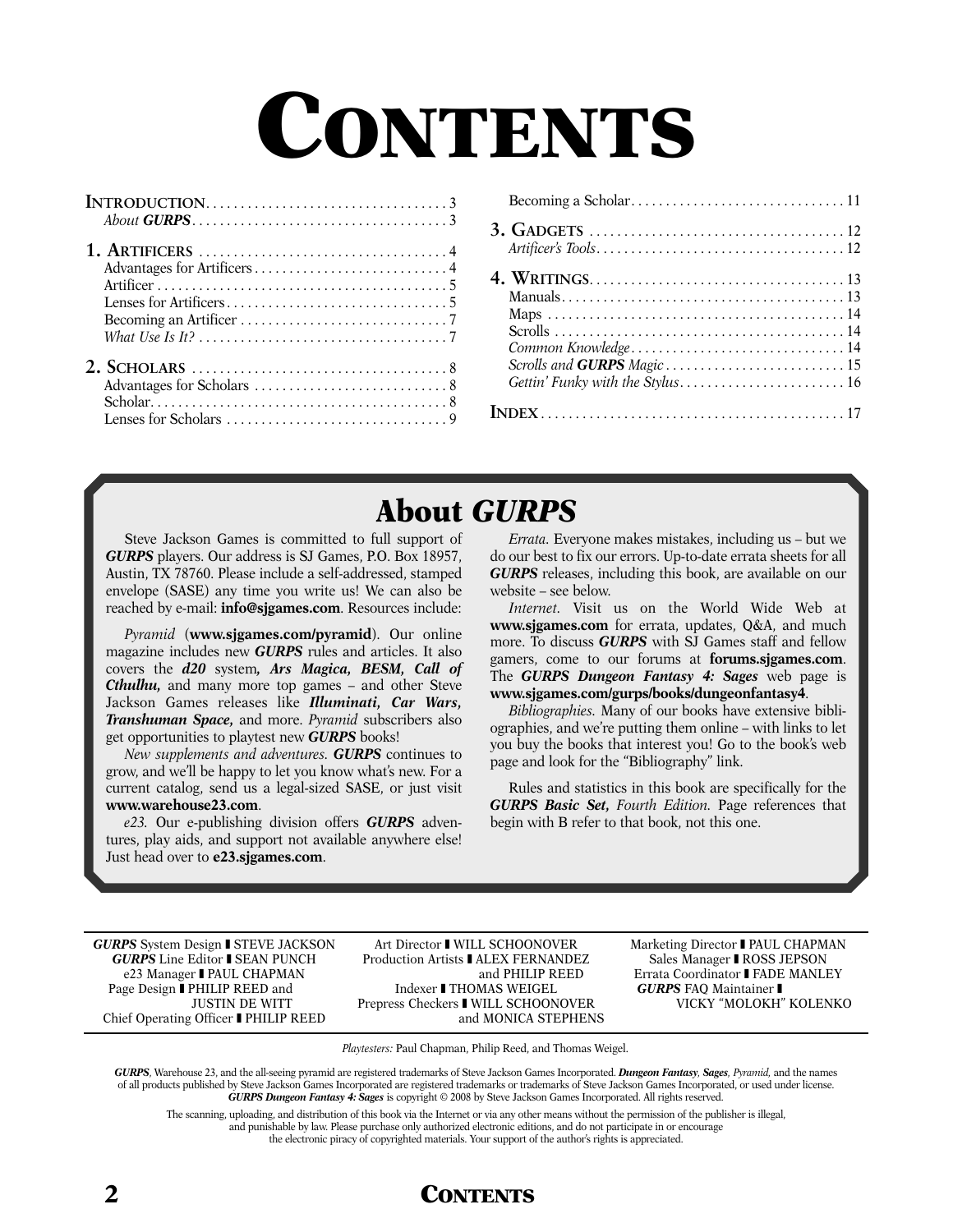# INTRODUCTION

#### *Sage. A "wise man" – priest, professor, scientist, etc. – GURPS Basic Set*

Dungeon delvers are generally very *physical.* They kick in doors, massacre monsters, smash open chests, and haul off loot. Spellcasters may *seem* more cerebral, but that's a means to an end. Bards use their wits to control minds and score free drinks, clerical and druidic wisdom revolves around smiting whatever offends some god, and most wizards' deep thoughts concern new and better ways to explode things and discover immortality. Genuine *thinkers* are rare in the dungeon, with good reason: stopping to think is a great way to get eaten!

Thus, the sage's role in dungeon fantasy is traditionally played by NPCs: village wise women, mysterious old men at taverns, spacey priestesses, and pipe-smoking academics from the temple and the Wizards' Guild. The heroes meet such folk in town and listen to their tales of fantastic wealth and grave danger. Then they bid adieu, follow the baffling map or riddle to a stinking pit, and get down to the business of doors, monsters, chests, and loot.

For as long as hack-and-slash fantasy has existed, though, brave players have wanted to try their hand at playing inventors and professors courageous or crazy enough to enter the field. *GURPS Dungeon Fantasy 4: Sages* aims to make this possible. *Possible* doesn't mean *easy,* of course – these roles are extremely challenging!

#### *About the Author*

Sean "Dr. Kromm" Punch set out to become a particle physicist and ended up as the *GURPS* Line Editor. Since 1995, he has compiled the two *GURPS Compendium* volumes, written *GURPS Wizards* and *GURPS Undead,* edited or revised over 20 other *GURPS* books, and masterminded rules for dozens more. Most recently, he created the *GURPS Basic Set, Fourth Edition* with co-author David Pulver, wrote *GURPS Powers* with co-author Phil Masters, and wrote *GURPS Martial Arts* with co-author Peter V. Dell'Orto. Sean has been a fanatical gamer since 1979. His non-gaming interests include cinema, computers, and wine. He lives in Montréal, Québec, with his wife, Bonnie. They have two cats, Banshee and Zephyra, and a noisy parrot, Circe.

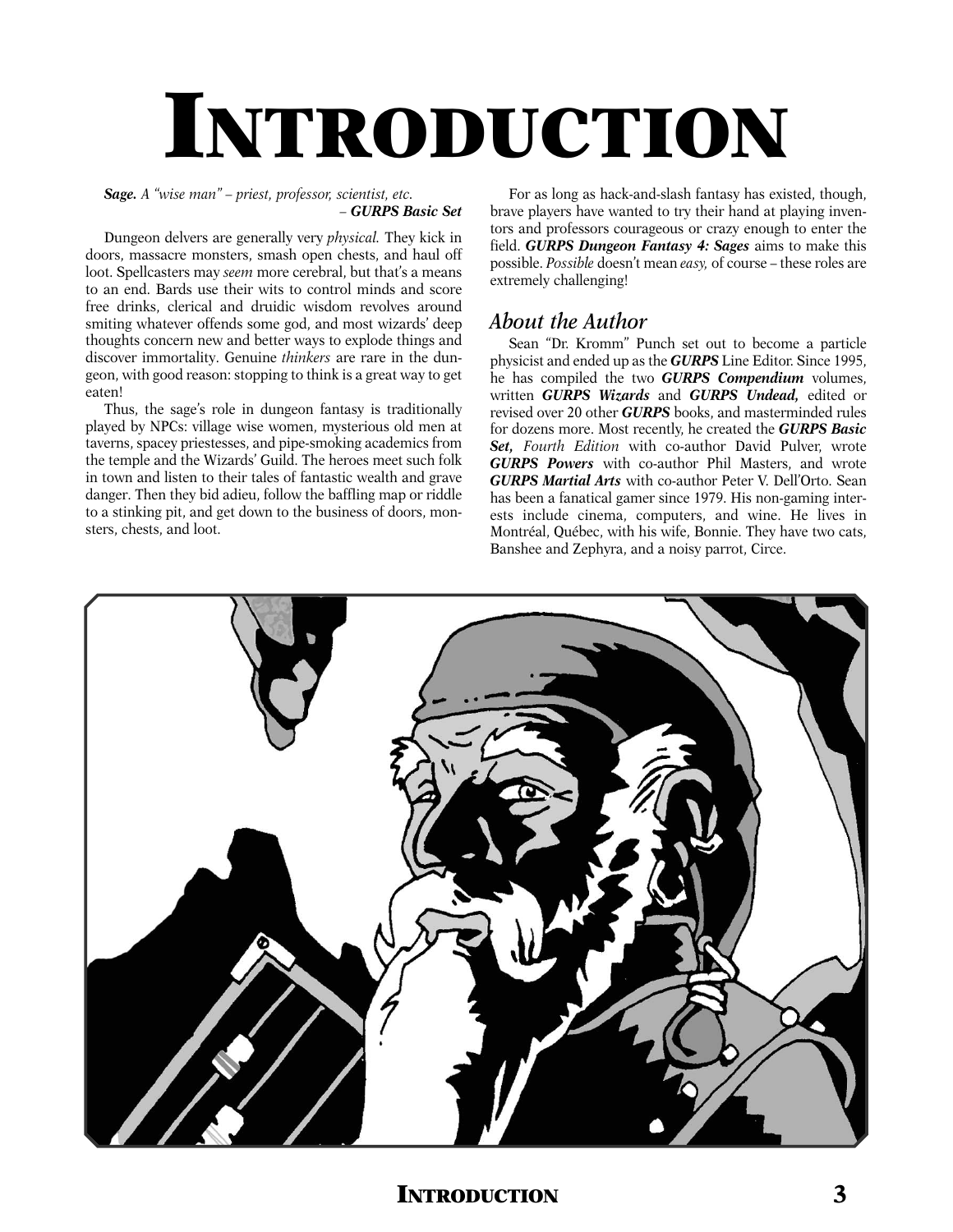parts (low-value junk like scrap metal, sticks, and rocks). This, too, takes 1d×5 minutes.

The adaptation is *permanent* if the final item is worth no more than the initial gear. If the final creation is worth more, a successful Engineer roll gives a jury-rig that endures for *one* use (see *What Use Is It?,* p. 7). The original components are always recoverable unless the Engineer roll was a critical failure, which destroys them.

### **ARTIFICER**

#### **250 points**

Every delver loves wonderful toys – and *you* are the one who makes them! You're the go-to guy for potions, armor adjustments, and finicky traps that even the thief is reluctant to touch. But unlike alchemists and armorers in town, you're not happy to stay parked in a shop. Your goal is to perfect your art, and there's no better academy than the trick- and trap-filled hell-holes commissioned by dying kings and mad wizards.

*Attributes:* ST 11 [10]; DX 13 [60]; IQ 13 [60]; HT 11 [10].

- *Secondary Characteristics:* Damage 1d-1/1d+1; BL 24 lbs.; HP 11 [0]; Will 13 [0]; Per 13 [0]; FP 11 [0]; Basic Speed 6.00 [0]; Basic Move 6 [0].
- *Advantages: Dungeon Artificer 4 [20]; Equipment Bond*  $\times 2$ (Any *two* starting tools or kits) [2]; Gizmos 3 [15]; *and* Quick Gadgeteer [50].  $\bullet$  40 points chosen from among DX +1 or +2  $[20 \text{ or } 40]$ , IQ +1 or +2  $[20 \text{ or } 40]$ , Equipment Bond (other) [1/item], Gizmos 4+ [5/level], High Manual Dexterity 1-4 [5/level], Lifting ST 1-3 [3/level], Luck [15] *or* Extraordinary Luck [30], Serendipity [15/level], Signature Gear [Varies], Versatile [5], Wealth (Comfortable, Wealthy, or Very Wealthy) [10, 20, or 30], or Weapon Bond [1].
- *Disadvantages:* Compulsive Inventing (12) [-5]. -20 points chosen from among Absent-Mindedness [-15], Bad Sight (Mitigator, Corrective Spectacles, -60%) [-10], Curious [-5\*], Hard of Hearing [-10], Overconfidence [-5\*], Pyromania [-5\*], Trickster [-15\*], or worsen Compulsive Inventing from  $(12)$  to  $(9)$  [-7] for -2 points or  $(6)$  [-10] for -5 points.  $\bullet$  A further -25 points chosen from among the previous traits or Bad Temper [-10\*], Greed [-15\*], Impulsiveness [-10\*], Jealousy [-10], Kleptomania [-15\*], Odious Personal Habits [-5 to -15], Post-Combat Shakes [-5\*], Sense of Duty (Adventuring companions) [-5], or Stubbornness [-5].
- *Primary Skills:* Alchemy (VH) IQ+3 [4]-16†; Engineer (Gadgets) (H) IQ+3 [2]-16†; Fast-Draw (Gadget) (E) DX+4 [1]-17†; *and* Scrounging (E) Per+4 [1]-17†.
- *Secondary Skills:* Forced Entry (E) DX+1 [2]-14; Armoury (Body Armor), Armoury (Melee Weapons), Armoury (Missile Weapons), and Traps, all (A) IQ+3 [1]-16†; *and* Lockpicking (A) IQ  $[2]$ -13.  $\bullet$  *One* of Crossbow (E)  $DX+2$ [4]-15 or Throwing (A) DX+1 [4]-14. • *One* of Axe/Mace, Broadsword, Rapier, Saber, Shortsword, or Smallsword, all (A) DX+1 [4]-14. • *One* of Shield or Shield (Buckler), both (E) DX+2 [4]-15; Cloak or Main-Gauche, both (A) DX+1 [4]-14; or raise main Melee Weapon skill to DX+2 [8]-15.
- *Background Skills: Five* of Knot-Tying or Leatherworking, both (E) DX [1]-13; Climbing or Stealth, both (A) DX-1 [1]-12; First Aid (E) IQ [1]-13; Architecture, Cartography, Hazardous Materials (Magical), Holdout, Merchant, or Smith (any), all (A) IQ-1 [1]-12; Counterfeiting or Jeweler, both (H) IQ-2 [1]-11; or Search (A) Per-1 [1]-12.
- \* Multiplied for self-control number; see p. B120.
- † Includes +4 for Dungeon Artificer (p. 4).

#### **Customization Notes**

Artificers are distinguished more by their actions in the field – their Gizmos and jury-rigs – than by their abilities. Still, there are two familiar, almost diametrically opposed stereotypes. Most artificers fall somewhere in between.

The *engineer* is practical, and relies on a good stock of supplies, a well-loved set of tools, and his skills. He tends to have more IQ, and nearly always sufficient Wealth that he can acquire a wide selection of items to reveal as Gizmos. However, he doesn't *rely* on Gizmos. He lugs a lot of gear (making Lifting ST valuable), much of which is likely to be carefully selected, justifying Equipment Bond with tools and Signature Gear in the form of exceptional arms and armor (*his* designs!). He favors weapons that double as tools, wielding a hatchet with Axe/Mace or a machete with Shortsword. His background skills tend to be crafts – Architecture, Jeweler, Smith, Leatherworking, etc. – along with Merchant to help him fund his work.

The *mad inventor,* by contrast, prefers to travel light, and finds merchants and bank accounts tiresome. He meets each challenge with genius, guts, good fortune . . . and *Gizmos,* often 5, 10, or more. Lady Luck is his ally, and he's as likely to invest in Luck and Serendipity as in Gizmos. If forced to fight, he uses weapons suited to a civilized genius, wielded with Rapier, Saber, or Smallsword, and often enhanced with Weapon Bond. Background skills inevitably include Hazardous Materials for handling things that sane inventors avoid. Counterfeiting, Holdout, Search, and Stealth are valuable when money runs short.

Artificers are served well by trading some points from quirks for equipment – even if they're Wealthy *and* have Signature Gear. An artificer's hardware defines him! The more paraphernalia he has, the wider his options for Gizmos. Keep *detailed* lists of what he's carrying and what's in limbo, waiting to show up as Gizmos.

### LENSES FOR ARTIFICERS

Artificers enjoy turning one thing into another – an urge that sometimes leads them to reinvent *themselves.* The following lenses let artificers learn other professions, and work like those in *Dungeon Fantasy 3: The Next Level.*

#### *Artificer-Barbarian*

#### **+50 points**

Artificers benefit greatly from added muscle – it helps them carry more tools and pull out bigger Gizmos! In addition, outdoor skills fill a distinct deficiency in their training.

*Attributes:* +2 ST [20]; +2 HT [20].

*Secondary Characteristics:* -0.5 Basic Speed [-10].

*Advantages:* High Pain Threshold [10].

*Skills: Ten* of Camouflage (E) IQ [1]; Animal Handling (any), Disguise (Animals), Navigation (Land), or Weather Sense, all (A) IQ-1 [1]; Mimicry (Animal Sounds or Bird Calls) or Naturalist, both (H) IQ-2 [1]; Swimming (E) HT [1]; Running (A) HT-1 [1]; Fishing (E) Per [1]; or Survival (any) or Tracking, both (A) Per-1 [1].

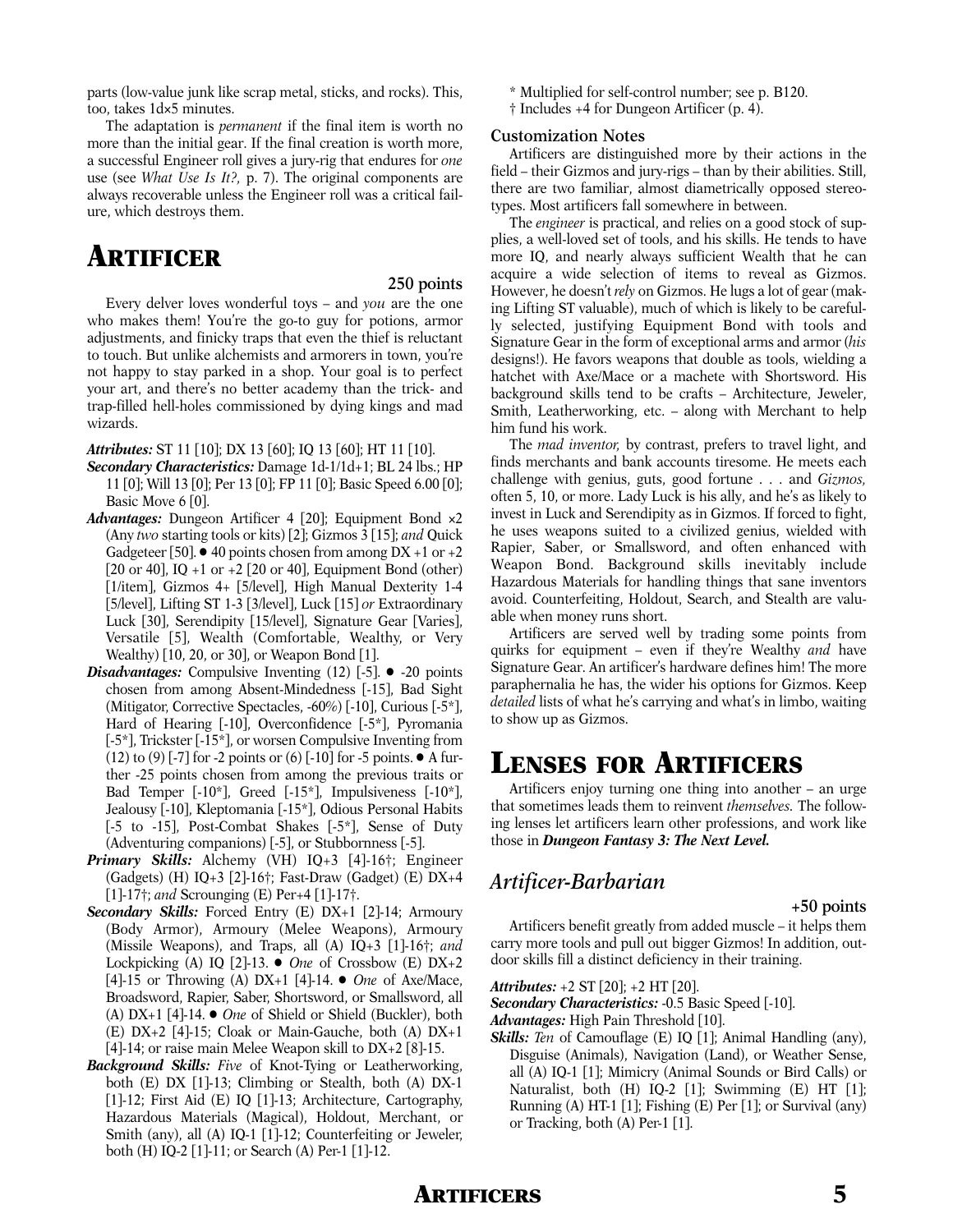# **CHAPTER FOUR** WRITINGS

Books, codices, folios, scrolls . . . texts of all varieties are a scholar's life and love. Many are also valuable to other delvers, particularly wizards. All such items are "special orders." Delvers may start out with them, but to obtain them in play, they'll have to go on an adventure: visit a famous bookseller in a distant city, rob a library (or a famous bookseller), or loot a dungeon and hope for literate orcs!

### **MANUALS**

A *manual* is a guide to one particular Cultural Familiarity, Language, or IQ-, Will-, or Per-based skill. Manuals come in three basic formats, distinguished by how many points they can grant readers with Book-Learned Wisdom (p. 8). Each has a base cost (higher than the price to learn new skills in *Dungeon Fantasy 3: The Next Level* – manuals give away secrets that instructors could charge for!) and a base weight. These latter stats are often modified.

*Primer:* Scholars may temporarily add 1 point in the subject matter. Anybody can study this for 15 weeks on the road or in town and then spend 1 point to learn its lore permanently. It has no other value to non-scholars. \$25, 3 lbs.

*Textbook:* Scholars may temporarily acquire up to 2 points in the topic. A textbook can teach a skill permanently, just like a primer. Those who lack the skill can consult it in the field to get a default roll for a skill that normally doesn't allow one: attribute-4 if Easy, attribute-5 if Average, attribute-6 if Hard, or attribute-7 if Very Hard. \$50, 6 lbs.

*Thesis:* Scholars may temporarily acquire however many points the book is rated for – at least 3 points and sometimes much more for skills, usually 6 points for Languages. For everyone else, this is no better than a textbook. \$25/point, 12 lbs.

#### *Modifiers*

The following modifiers are "stackable" unless noted otherwise. Each has a "cost factor" (CF), which works like the CF for weapons and armor: final cost is the base cost above multiplied by (1 + total CF). Weight effects multiply together.

#### **Knowledge Type**

Base prices reflect *common knowledge:* a living Language, Cultural Familiarity for a widespread race or nationality, or a typical mundane skill that defaults to IQ, Will, or Per (see *Common Knowledge,* p. 14). Rarefied knowledge costs more:

*Obscure Knowledge:* "Dead" Languages, Cultural Familiarities for lost civilizations, and mundane IQ-, Will-, or Per-based skills without defaults (Alchemy, Body Language, Engineer, Hidden Lore, Musical Composition, Musical Instrument, Religious Ritual, Speed-Reading, Surgery, Ventriloquism, and Veterinary) *or* with few legitimate uses (Counterfeiting, Forgery, Holdout, Lockpicking, Poisons, Shadowing, Smuggling, Streetwise, and Traps). +1 CF.

*Esoteric Knowledge:* Thaumatology, or any IQ-, Will-, or Perbased skill normally restricted to individuals with powers, including bardic skills, chi skills, Esoteric Medicine, Exorcism, and Herb Lore. +2 CF.

*Magic:* Spells! +3 CF.

#### **Production Quality**

Low-tech bookmaking is *costly,* so scribes use as little material as possible. Base price buys a leather-bound palimpsest with few diagrams and minuscule, eye-straining writing crammed into every corner. Better production values can improve on this:

*Dwarven\*:* Pages are thin sheets of engraved *metal.* Never burns or suffers water damage. *Doubles* weight. +4 CF.

*Faerie\*:* Thin, gauzy stuff lets tiny readers tote copies of the Necronomicon. Weight is *1/6* normal! +14 CF.

*Fine†*: Full-sized reproduction or original on new pages, with large text in straight lines, blank margins for notes, and many diagrams. For skills, this gives those who *know* the skill +1 to rolls against that skill or Research when using the book. This only applies in situations where it's possible to spread out the book and refer to it – never in social situations, the dark, etc. For scholars, it also gives +1 to Speed-Reading rolls for Book-Learned Wisdom – and it's legitimate to "learn" the skill from the book *and* claim the +1 for having it open. *Doubles* weight. +8 CF.

*Very Fine†: Luxurious,* with color diagrams (picked out in tiny gems if dwarven, or magically glowing if faerie), ample page markers, and an index. Works as a fine manual, but bonuses become +2. *Doubles* weight. +17 CF.

\* Dwarven and faerie are mutually exclusive.

† Fine and very fine are mutually exclusive.

#### *Spellbooks*

*Spellbooks* or *grimoires* are simply primers, textbooks, or theses on magic (+3 CF). Casters value them because their high intrinsic worth makes them suitable as power items, because they're a way to learn spells without training costs, and because many contain spells that are otherwise "off-limits" in the campaign. The following features also appeal:

• Textbook- and thesis-sized spellbooks can "split up" points between several *related* spells. Each spell must *either* be a prerequisite for one of the others *or* have one of those spells as a prerequisite. Clerical and druidic spells lack prerequisite spells, but use these rules for *this* purpose. Scholar-casters and casterscholars with Book-Learned Wisdom can only acquire points in a spell equal to the number earmarked for it.

• Textbook- and thesis-sized grimoires let readers with Magery or Power Investiture, as appropriate, cast spells at default! The book must be held in two hands and read aloud in a firm voice (forget about being sneaky). Double casting time! Roll against IQ-6 for a Hard spell or IQ-7 for a Very Hard one, but add Magery or Power Investiture.